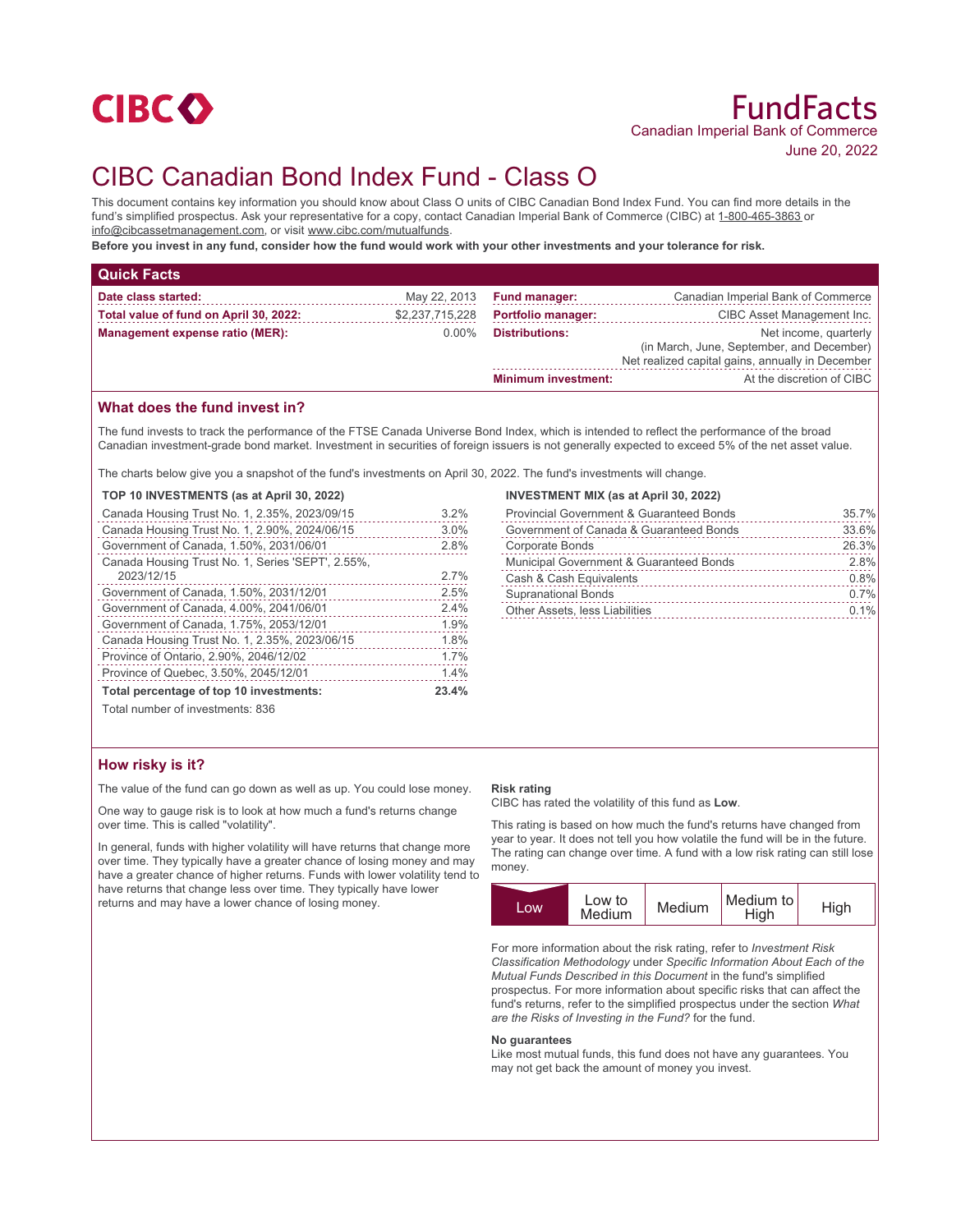## **How has the fund performed?**

This section tells you how Class O units of the fund have performed over the past 8 years. Returns are after expenses have been deducted. These expenses reduce the fund's returns.

#### **YEAR-BY-YEAR RETURNS**

This chart shows how Class O units of the fund performed in each of the past 8 calendar years. Class O units dropped in value in 1 of the 8 years. The range of returns and change from year to year can help you assess how risky the fund has been in the past. It does not tell you how the fund will perform in the future.



#### **BEST AND WORST 3-MONTH RETURNS**

This table shows the best and worst returns for Class O units of the fund in a 3-month period over the past 8 calendar years. The best and worst 3-month returns could be higher or lower in the future. Consider how much of a loss you could afford to take in a short period of time.

|                    | <b>Return</b> | 3 months ending  | If you invested \$1,000 at the beginning of the period |  |
|--------------------|---------------|------------------|--------------------------------------------------------|--|
| <b>Best return</b> | $6.9\%$       | January 31, 2015 | Your investment would rise to \$1,069                  |  |
| Worst return       | $-5.1\%$      | March 31, 2021   | Your investment would drop to \$949                    |  |

#### **AVERAGE RETURN**

The annual compounded return of Class O units of the fund since May 22, 2013 was 2.1%. If you had invested \$1,000 in the fund on May 22, 2013, your investment would be worth \$1,199 as at April 30, 2022.

| Who is this fund for?                                                                                                                                    | A word about tax                                                                                                                                                                                                                                                                                     |
|----------------------------------------------------------------------------------------------------------------------------------------------------------|------------------------------------------------------------------------------------------------------------------------------------------------------------------------------------------------------------------------------------------------------------------------------------------------------|
| Investors who:<br>• are seeking returns similar to those of the FTSE Canada Universe<br>Bond Index; and<br>• are investing for the short to medium term. | In general, you will have to pay income tax on any money you make on a<br>fund. How much you pay depends on the tax laws where you live and<br>whether or not you hold the fund in a registered plan such as a<br>Registered Retirement Savings Plan (RRSP) or a Tax-Free Savings<br>Account (TFSA). |
|                                                                                                                                                          | Keep in mind that if you hold your fund in a non-registered plan, fund<br>distributions are included in your taxable income, whether you receive<br>them in cash or have them reinvested.                                                                                                            |

## **How much does it cost?**

The following tables show the fees and expenses you could pay to buy, own, and sell Class O units of the fund. The fees and expenses - including any commissions - can vary among classes of a fund and among funds. Higher commissions can influence representatives to recommend one investment over another. Ask about other funds and investments that may be suitable for you at a lower cost.

#### **1. SALES CHARGES**

There are no sales charges payable when you buy, switch, or sell Class O units of the fund.